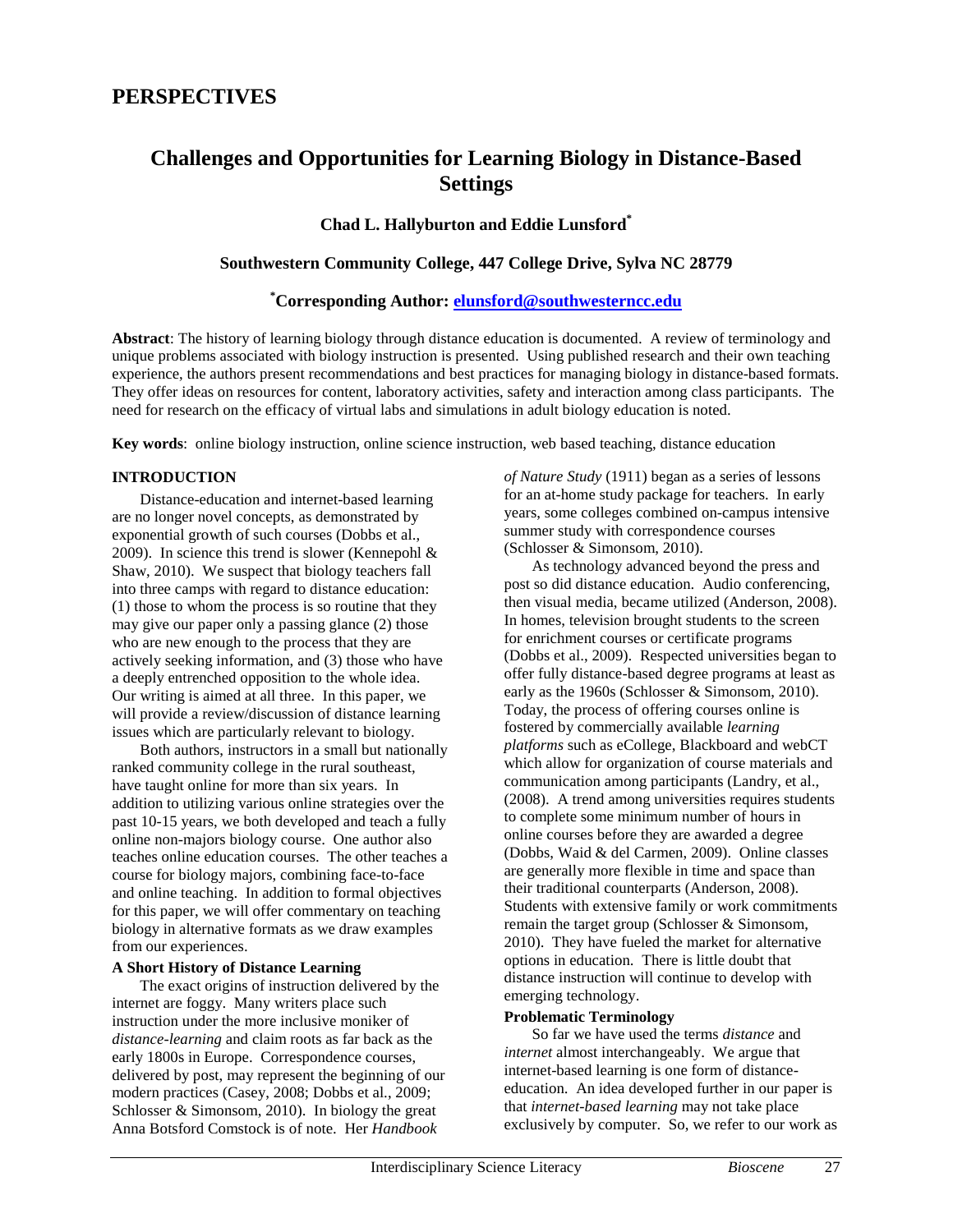*distance-based teaching*. The United States Department of Educational Research notes that distance education is characterized by the separation of the learner from the source of instruction. Technology allows learners to get information and to interact (Anderson, 2008; Casey, 2008). Interpreted loosely, that technology may be mail delivery. The internet is the predominant technology today. So terms such as *electronic learning (e-learning), internet-based learning* and *web-based instruction*  have found their way into our lexicon (Rivera & Rice, 2002; Anderson, 2008). The phrases *face-toface instruction* or *seat-based classes,* often refer to instruction taking place in a traditional classroom or lab. *Web enhanced* or *hybrid* refers to a mixture of formats in which students meet in a classroom for some required number of hours per term and participate in online instruction for the balance of time (Rivera & Rice, 2002; Shea et al., 2006). Our school uses the term *web enhanced* a bit differently; the enhancement is seen as purely supplemental. Table 1 summarizes many of these commonly used terms.

Anderson (2008) offered a set of terms to distinguish the timing of instruction. If a student may access the course material at any time the delivery is *asynchronous*, even when deadlines or timeframes for assignments are specified. If a student is required to complete two lessons per week for sixteen weeks, the format is asynchronous if he were free to access content on Wednesday as easily as Friday or at 3:00 am as easily as 2:00 pm. *Synchronous* delivery involves access in real time. For example, all distance students may be required to access the course each Friday at 5:00 pm and participate for three hours in a discussion. Alternatively students

may interact by remote television or webcam at a specified time. In short, activity occurs live; absences are treated the same as for a seat-based class. Dobbs et al., (2009) reported that students favored asynchronous delivery while Bernard, et al. (2009) noted that synchrony produced higher student achievement. Classes may combine both formats.

An additional set of terms (*interaction treatments*) describes how course participants access content and communicate. The essentials (as listed in Bernard et al., 2009) follow. *Student/teacher interaction* involves communication by telephone, email or discussion forums. *Student/student interaction* may utilize discussion boards, group web pages, chat rooms, or student-created slide presentations (such as PowerPoint™). Anderson (2008) stressed its importance in building in a sense of community to a course. The presence of a community of learners (as opposed to a group of people, each learning in isolation) appears to be essential to student success in online courses (Shea et al., 2006; Anderson, 2008), though student/student interaction may place unwelcome constraints on some students even if required in an asynchronous format (Anderson, 2008). *Student/content interaction* may take several forms, including reading textbooks, visiting web sites, listening to lectures on sound files or watching laboratory videos. Table 2 provides examples of course components with a checklist of which interaction treatments they may satisfy.

# **Why the Reluctance?**

As noted, science is not taught as often in a distance-based setting (Kennepohl & Shaw, 2010) perhaps due to concerns specific to science teaching and general distress about online instruction. Casey (2008) reported that distance education is viewed

| <b>Generally Synonymous</b><br><b>Terms</b>                                                        | <b>Definition</b>                                                                                                                            | <b>Examples</b>                                                                                                                                                                                                              |
|----------------------------------------------------------------------------------------------------|----------------------------------------------------------------------------------------------------------------------------------------------|------------------------------------------------------------------------------------------------------------------------------------------------------------------------------------------------------------------------------|
| Traditional class<br>Face to face class                                                            | Students and teacher meet<br>exclusively to almost                                                                                           | A typical freshman level biology class with lecture and lab.                                                                                                                                                                 |
| Seat based class                                                                                   | exclusively in an archetypal<br>classroom or classic<br>laboratory setting                                                                   | An environmental biology class with two field trips.                                                                                                                                                                         |
| Hybrid class<br>Web enhanced class                                                                 | Students and teacher have<br>required face to face<br>meetings in addition to<br>interacting by way of the                                   | Physiology students go to campus once per week to<br>complete a lab. Assignments and discussions are done by<br>way of the internet.                                                                                         |
|                                                                                                    | internet to complete the<br>mandatory number of class<br>hours.                                                                              | Graduate students work independently on botany field<br>projects. They communicate in chat rooms but come to<br>campus monthly for poster presentations and guest speakers.                                                  |
| Web based class<br>Internet class<br>Online class<br>Networked class<br>Electronic class (E-class) | Students complete all (or<br>nearly all) course<br>requirements at a distance,<br>mostly using the internet for<br>delivery and interaction. | Freshmen complete discussions and hand in assignments<br>using a course delivery platform. They do lab at home using<br>a kit they purchased. They visit campus (or an approved<br>proctor) to take the required final exam. |
|                                                                                                    |                                                                                                                                              | Genetics students view digitized lectures twice weekly.<br>They use the class web site to post questions. The class<br>takes three exams by way of a testing feature built into the<br>course delivery platform.             |

**Table 1**. Terminology related to distance learning with examples of class activities.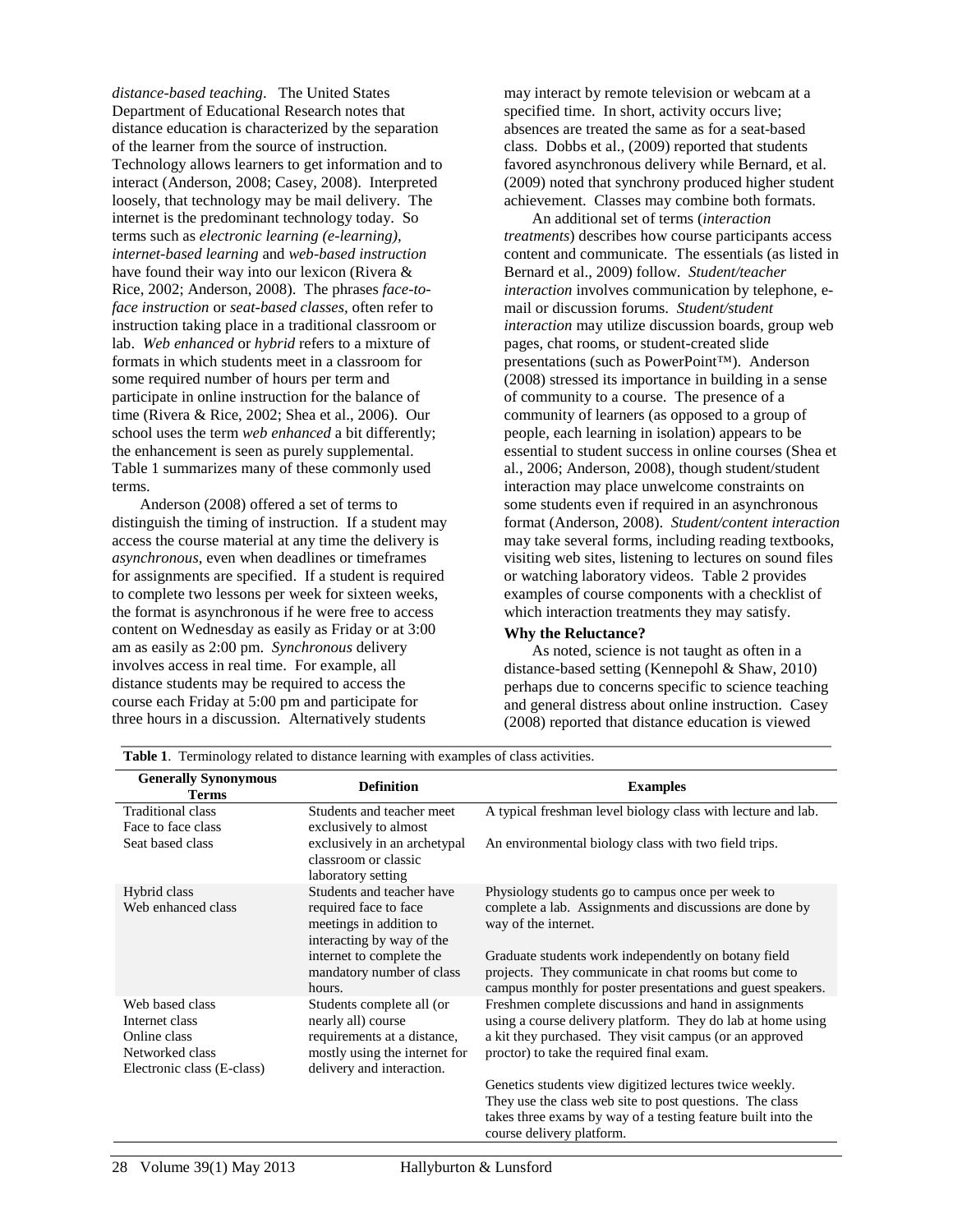|                                                               | <b>Interaction Treatments Checklist</b> |                     |                            |
|---------------------------------------------------------------|-----------------------------------------|---------------------|----------------------------|
| <b>Possible Elements for Distance Based Biology Classes</b>   | Student-<br>Teacher                     | Student-<br>Content | Student-<br><b>Student</b> |
| Course Cartridges or Access Codes from Publishers             |                                         |                     |                            |
| Discussion Boards and Chat: Live and Asynchronous             |                                         |                     |                            |
| Electronic Mail                                               |                                         |                     |                            |
| Interactive Television or Video Conferencing                  |                                         |                     |                            |
| Lab Demonstration Videos                                      |                                         |                     |                            |
| Lab Procedures Instructional Videos                           |                                         |                     |                            |
| Lectures on Sound Files                                       |                                         |                     |                            |
| Library Resources: Supplemental Books, Journal Articles, etc. |                                         |                     |                            |
| Listservs                                                     |                                         |                     |                            |
| Slide Presentations from Publisher, Teacher or Students       |                                         |                     |                            |
| <b>Student Group Pages</b>                                    |                                         |                     |                            |
| Telephone: Individual and Conference Calls                    |                                         |                     |                            |
| Tests & Quizzes: Online or Written, Proctored or Unproctored  |                                         |                     |                            |
| Textbooks: Paper or Electronic                                |                                         |                     |                            |
| Web Sites Related to Course Content                           |                                         |                     |                            |

**Table 2**. Possible elements for distance based biology classes and checklist of interaction treatments.

with more suspicion than other modes of instruction. Many faculty view online education as inferior and predict decreased learning (Kirtman, 2009). Ward (2008), in a survey of over 100 college science instructors from various disciplines, noted that a strong majority viewed distance science courses negatively and were resistant to accept them. Why? Some teachers may lack the technical knowledge or support to teach online (Kennepohl & Shaw, 2010). The practice requires a different mindset and teaching style, and prior training is recommended (Miller, 2008). One way to get a feel for online education is to enroll in online courses or seminars.

Science is a complicated discipline to learn and teach, and specialized equipment or complex models are often required (Downing & Holtz, 2011). It is not surprising that the greatest challenge for many distance instructors is implementing laboratory and field work effectively (Cancilla & Albon, 2008; Ward, 2008; Reuter, 2009; Downing & Holtz, 2011).

#### **Research Findings, Best Practices & Advice**

Important factors to consider in distance-based science learning environments include transmission of course material and inclusion of content-based student assignments and activities. We will now present some of our own practices and experiences with these factors, and review the current literature.

# **Transmission of Web-Based Learning Content**

Distance instructors may ask, "How do I convey the content knowledge that would normally be presented during lecture?" Pursued alone or in combination, options such as pre-existing web sites, printed books, e-books, recorded lectures, and other resources provide flexibility. Most learning platforms allow teachers to include *Uniform Resource Locators* (URLs; i.e. web addresses) for use by students. Teachers simply need to select a few to meet their needs.

Traditional classes use textbooks as a primary content source, and distance classes are often similar. Fully accessible, free of charge, quality texts are available online. One example (Kimball's Biology Pages:

home.comcast.net/~john.kimball1/BiologyPages/) is based on a classic text by John Kimball (1994). Publishers often include online content for their books, free or fee-based. Others offer content as CD ROMs or *cartridges* where an entire course is loaded into a learning platform. Cartridges may be electronic versions of textbooks or may include interactive quizzes and animations. Some contain grading packages and other features (Landry, Payne & Koger, 2008). As a rule, we are not enthusiastic about course cartridges due to challenges in finding balance between content and quality.

The challenge of transmitting content can actually become an opportunity for increased learning. One of the easiest transmission tools is slide-based lectures which can include text, graphics, animations, instructor narration, and even written scripts for the hearing-impaired. Students may move through material at their own pace, so challenges regarding absences and concentration lapses are eliminated. The convenience of online lectures may contribute to the overall satisfaction students attribute to distance learning (Walker & Kelly, 2007).

Web-based lectures do have disadvantages, including lack of visual cues and feedback which help teachers evaluate understanding (Miller, 2008); inability of students to ask real-time questions, and lack of in-depth conversations about content during lecture. A variety of options can meet these challenges. Telephone, instant messaging and electronic mail may be used to communicate with any student, distance or traditional. Most learning platforms include discussion boards allowing asynchronous exchanges among students. *Live chat*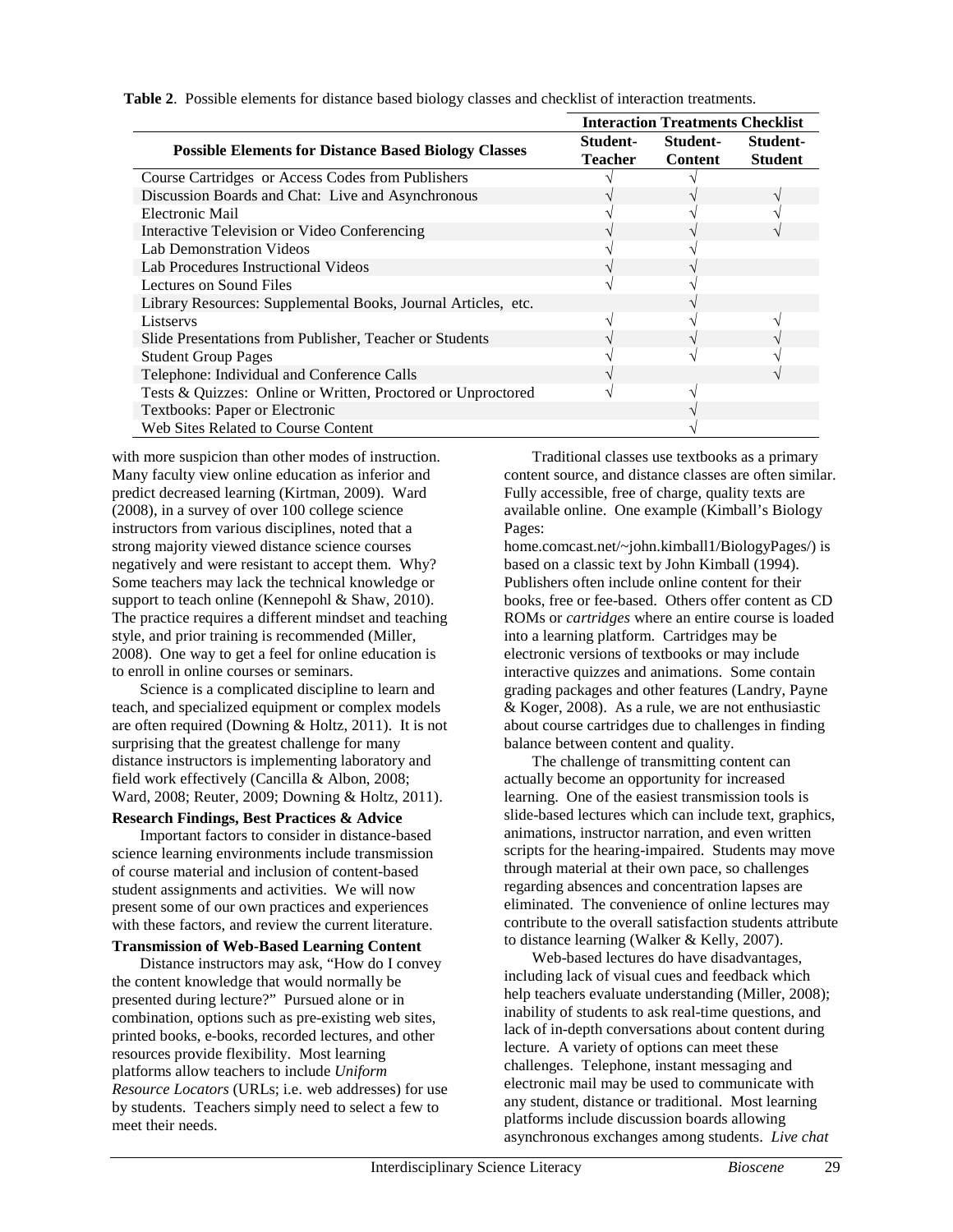**Table 3**. Sample teaching, learning and assessment sequence from a web-based freshman genetics unit.

| <b>Activity</b>                         | <b>Description</b>                                                                                                                                             |  |  |
|-----------------------------------------|----------------------------------------------------------------------------------------------------------------------------------------------------------------|--|--|
| Step 1: Student Preparation             | Students read material from textbook, external links and instructor-made slide presentations.                                                                  |  |  |
| Step 2: Guided Practice                 | Students view animations, video clips, and they participate in interactive games and quizzes.                                                                  |  |  |
| Step 3: Formative<br>Assessment         | Each student completes a low-stakes quiz online. Depending on the result, he or she may<br>move ahead or complete additional practice.                         |  |  |
| Step 4: Short Writing<br>Assignment     | Students write an essay on genetics. The instructor evaluates these. Students may then revise<br>the essay as needed and then expand the essay into a project. |  |  |
| Step 5: Project                         | Each student completes a slide presentation and posts it to the class web site.                                                                                |  |  |
| Step 6: Peer & Instructor<br>Evaluation | All slide presentations are evaluated by the instructor and by peers.                                                                                          |  |  |
| Step 7: Final Product, Class<br>Debate  | On the discussion board, everyone participates in an online debate regarding genetic<br>engineering and its implications.                                      |  |  |

options are available too. Further solutions include creating review activities and assignments that build on lectures or apply the material to real-world problems.

#### **From Transmission to Application: Moving Beyond Memorization**

Many distance activities reinforce content and allow students to apply knowledge. These include web-based review centers provided by text publishers, online content quizzes, narrated (and often interactive) animations, links to web content, and discussion board activities. These create opportunities that would be difficult to incorporate into traditional classes, but they must be carefully employed to ensure effectiveness. For instance, Muchovej (2009) found that optional online quizzes did not significantly improve scores when quiz questions were recycled on exams. A low number of students completed the optional quizzes, suggesting that how the learning strategies are employed is important.

Web-based technologies allow instructors to utilize sequentially built knowledge and skills. An example from one of our freshman biology courses is summarized in Table 3. Notice that the activities, in this case centered on learning genetics content, build upon one another to progress from knowledge to application.

# **Laboratory Activities**

Published research concerning labs in distancebased science courses is spotty (Kennepohl & Shaw, 2010). Reuter (2009) reported no significant differences between online and traditional lab grades in various science courses. In a small study, Lunsford & Bolton (2006) reported similar success rates on biology content exams for nonmajors taught traditionally and online. By its nature, science involves frequent laboratory work, a fact reflected in most biology courses. Providing laboratory experiences is challenging in a web-based course (Kennepohl & Shaw, 2010). Specifically concerns about lab content, materials, and safety arise. The quality of a class may suffer if planning is not done carefully (Miller, 2008). We recognize these concerns while challenging our colleagues to honestly question the quality of seat-based lab

practices, especially those offered to undergraduates and non-majors. As uncomfortable as it may be to admit, Cancilla & Albon (2008) reminded us that seat-based lab practices are often rushed, prescribed and lacking in authenticity. Lab activities in any format always require careful planning. Some of the choices for distance courses will be discussed below.

#### **Hybrid, Power-Lab and Mentoring Options**

An easy solution is to offer a traditional laboratory meeting via a hybrid class (Kennephol & Shaw, 2010). A variation is the *power lab.* These are required, extended lab meetings (Cancilla & Albon, 2008) which may be offered several times per semester, in the evenings, or on weekends. Students satisfy the laboratory component in a traditional way despite the unconventional scheduling. If only one or a few lab objectives require a traditional solution, a laboratory mentor working with individual students may be an option. For example, if a teacher places high value on microscope use, students may locate a site for completion of such work (e.g. high-school teachers or hospital lab technicians are eager to assist our students). Colleges and universities have been sending students to clinics, classrooms, labs, field stations and other locales to enhance their on-campus studies for decades. You may wish to invest time to formulate a preapproved list of off-campus mentors or lab sites. Safety and liability issues should be considered when having students work off-campus.

Instructor responsibilities for safety are the same whether lab is conducted in a traditional or a distance setting. Specific challenges related to liability and insurance are too complex for this article, but educators and institutions should examine their practices to ensure that students are not exposed to unreasonable risk. A good overview is provided by the National Science Teachers Association (NSTA) [\(nsta.org/about/positions/liability.aspx\)](http://www.nsta.org/about/positions/liability.aspx). Table 4 also provides some tips.

# **Virtual Labs, Simulations & Demonstrations**

By definition, a virtual or simulated experience is approximated by a computer. Virtual labs are becoming commonplace in distance-learning (Anderson, 2008). In online and traditional classes, we recommend limited use of simulations. We prefer to utilize simulations as a supplement, as we have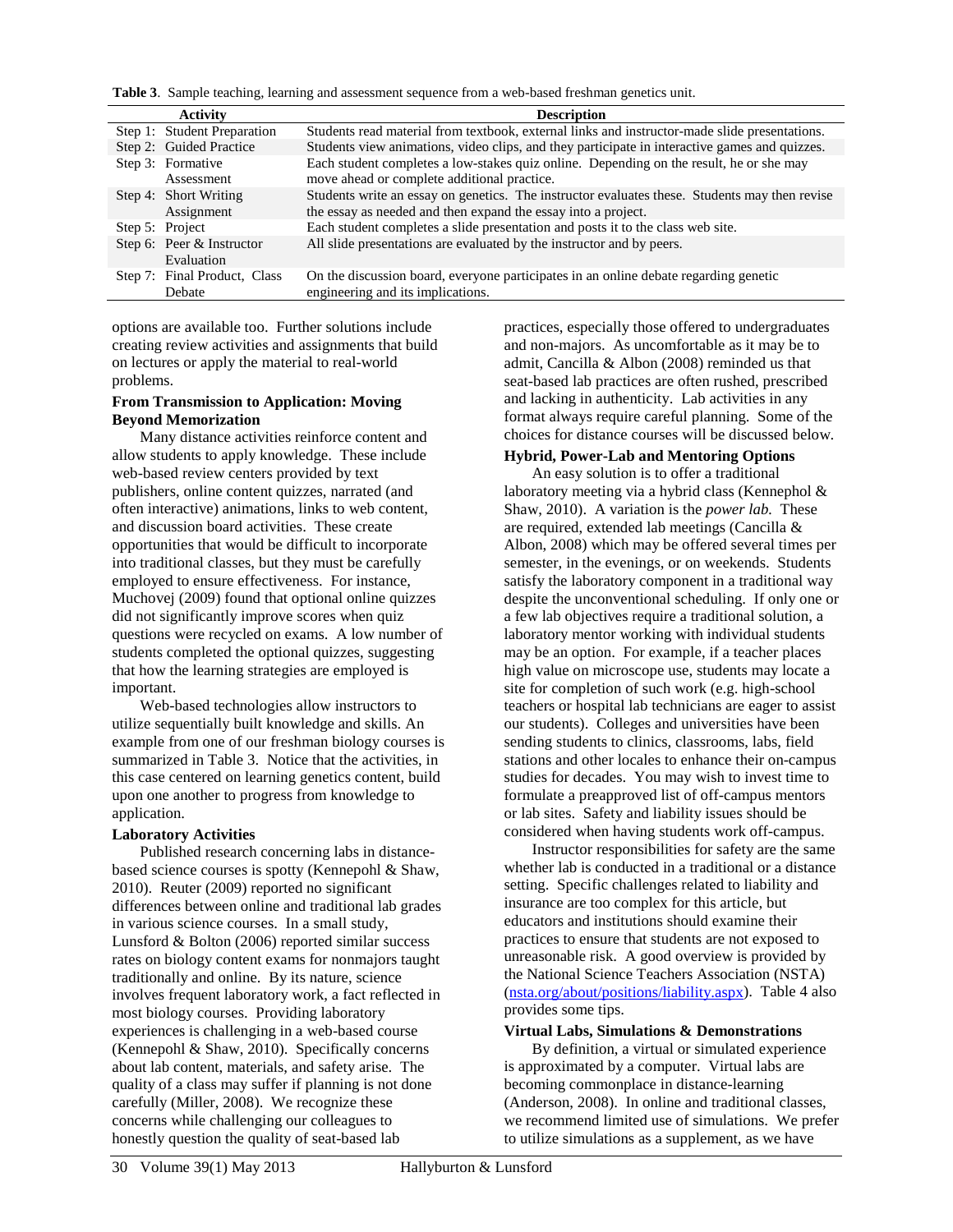**Table 4.** Tips for safety and liability concerns involving off campus lab or field work.

| <b>General Safety Tips</b>                                                                                                                                                                                                                              | <b>Working From Home</b>                                                                                                                                                                                                                                            | <b>Potential Legal Issues</b>                                                                                                                                                                                                                            | <b>Safety at Home</b>                                                                                                                                                                                                                                                          |
|---------------------------------------------------------------------------------------------------------------------------------------------------------------------------------------------------------------------------------------------------------|---------------------------------------------------------------------------------------------------------------------------------------------------------------------------------------------------------------------------------------------------------------------|----------------------------------------------------------------------------------------------------------------------------------------------------------------------------------------------------------------------------------------------------------|--------------------------------------------------------------------------------------------------------------------------------------------------------------------------------------------------------------------------------------------------------------------------------|
| Remember that all lab<br>activities (even paper and<br>pencil materials) could have                                                                                                                                                                     | Enclose required safety<br>materials such as goggles or<br>gloves in lab kits.                                                                                                                                                                                      | Require students to view a<br>safety video or attend a<br>safety training session, even                                                                                                                                                                  | Post contact information for<br>the Poison Control Center on<br>the class web site.                                                                                                                                                                                            |
| some potential safety or legal<br>risks.<br>Strive to keep use of<br>chemicals, sharp objects,<br>heat, etc. to a minimum.<br>If your labs require a lot of<br>potentially dangerous items<br>consider an on campus, a<br>hybrid or a power lab option. | Supply detailed instructions<br>for disposal of chemicals or<br>specimens.<br>Put Material Safety Data<br>Sheets (MSDS) in lab kits or<br>post them on the class web<br>site.<br>Supply demonstration videos<br>to emphasize safety for<br>specific lab procedures. | at off campus facilities.<br>Require students to sign a<br>safety contract specifying<br>liability and attesting that<br>they understand safety<br>procedures.<br>Requires students to<br>purchase and maintain<br>accident insurance if<br>appropriate. | Post a flow chart concerning<br>first aid procedures and when<br>it is necessary to call 911 for<br>a safety emergency.<br>Provide specific precautions<br>in lab procedures such as<br>"Do not mix with other<br>chemicals" or "Avoid<br>contact with eyes" or "See<br>MSDS". |
|                                                                                                                                                                                                                                                         |                                                                                                                                                                                                                                                                     | Ask off campus sites to treat<br>students as they would treat<br>employees concerning safety<br>and liability.                                                                                                                                           |                                                                                                                                                                                                                                                                                |

found virtual activities ranging from useful to terrible. One can access quality film images of dissections online at no cost (e.g.,

exploratorium.edu/learning\_studio/cow\_eye/step01.h tml). Also, teachers have the option of filming their own demonstrations (Kennepohl & Shaw, 2010). In other cases publishers offer flashy, expensive computer simulations that, in general, are heavy on production but ineffective at building scientific process skills. We are not aware of a recent, quality study of the efficacy of virtual labs and simulations in adult biology education. Clearly there is a need for research. Asbell-Clarke & Rowe (2007) noted a study comparing traditional and virtual labs for introductory chemistry classes. Students, by and large, learned no lab skills or techniques but did pick up additional content knowledge about chemistry. Reuter (2009) reported that virtual labs are coming to be viewed as secondary in value to authentic lab and field experiences. One advantage is that students are able to access simulations asynchronously and therefore at their own convenience (Cancilla & Albon 2008).

# **Working at Home: Kitchen Labs, Remote Instrumentation and Other Options**

Though some courses do not lend themselves to web-based lab assignments due to need for equipment or concerns for safety (e.g., microbiology), many freshman-level labs can be easily and safely completed by students in their own homes. So called *kitchen science labs* tend to require little to no specialized equipment. They are particularly common in non-majors courses (Reuter, 2009). Asbell-Clarke & Rowe (2007) found that well planned kitchen activities can promote mastery of inquiry skills. From their homes our students have completed labs concerning scientific measurement, observation of metamorphosis, experiments involving diffusion, mark and recapture modeling, and use of

homemade pH indicators. Be sure to supply students with a list of required materials in advance.

Another option involves offering materials (slides, reagents, dissection specimens, etc.) to students as *lab kits* (Kennepohl & Shaw, 2010). Teachers may mail kits to students, distribute them during face-to-face meetings or collaborate with college bookstores for dispensing. There is a growing industry involving the commercial packaging of laboratory kits. One source with a variety of options is Hands on Labs/LABPAQ (holscience.com). While all of these alternatives require a significant commitment from instructors, the outcomes allow students flexibility in scheduling. Also, labs can be sequenced into the flow of lectures, and lab results can be discussed online.

Instructors should provide safety instructions. Directives on organization of work areas, chemicals, clothing, equipment, and clean-up may be needed. Teachers may also consider a *safety contract* which must be completed by students to show they have understanding of safety considerations. Another approach is the use of a pre-lab *safety quiz* which could be easily integrated into many distancelearning platforms. An excellent example of safety considerations specifically focused on distancelearning labs is given by Hands-On Labs, mentioned above. Table 4 provides more suggestions.

*Remote instrumentation* is commonplace in biology and involves manipulation of scientific apparatus from distant locations. Control and data transmission are usually accomplished via the internet. Examples include sensors, cameras, chromatographs and machinery for collecting samples. (Educase Learning Initiative, 2006; Kennepohl & Shaw, 2010). Remote instrumentation fits well with distance-based learning. Equipment is usually accessible at any time and data are often easily shared. In fact they may be shared and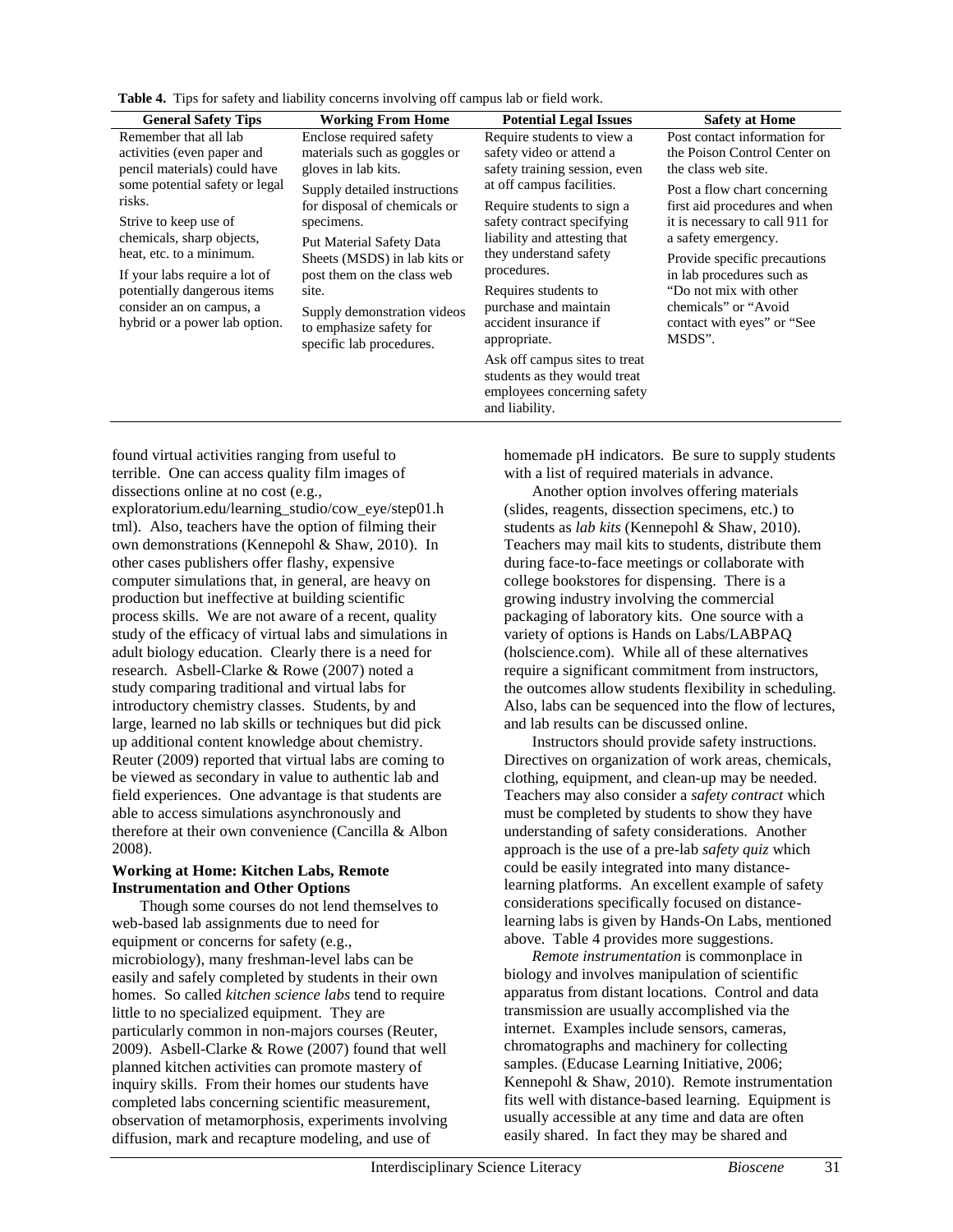contributed to not only within classes but among them, even among multiple colleges (Cancilla & Albon, 2008). This can save time and travel, and provide authenticity as students work with actual data (Educase Learning Initiative, 2006). Practical lessons on sample size may be cleverly built into large data sets. On the downside, remote instrumentation may be costly. Some researchers or sponsors may object to sharing raw data (Educase Learning Initiative, 2006).

# **Library and Internet-Based Review Projects**

Teachers have long sent students to libraries to complete what could pass as lab work. Perhaps students study classification by writing a review of organisms from various taxa or they may read research articles for class discussion. These tasks are easily accomplished online. Respected journals are available online and most libraries maintain access to databases for retrieving articles. In addition, many internet search engines provide full articles for free. Examples ideal for academic research include Google Scholar (scholar.google.com) BioOne Journals (bioone.org) and Scirus: For Scientific Information Only (scirus.com). Scientists routinely use online sources for their research so it follows that students should as well (Cancilla & Albon, 2008).

#### **Inquiry-Based Learning**

Inquiry activities, those which mimic scientific practice (NRC, 2000) are possible in distance-based formats. One option we have found effective is longterm independent research projects providing experience with scientific inquiry. Our students complete a research project in which they formulate a question, hypothesis and design. They present findings via slide presentations or research papers posted on the class website. Lunsford (2008) reported a guided inquiry in which distance students monitored yeast respiration using a bottle and balloon apparatus. Other examples include a project in which a student investigated correlations between firefly lighting and temperature and humidity. Projects of this type require several conditions for success. Goals and guidelines must be clear. Detailed instructions, with examples of previous student work, help meet this requirement. Students can sequentially build the skills necessary to complete the project. Leading up to inquiry assignments, our labs are designed to give students practice with observation, measurement, sampling and statistics. Lectures and labs also cover design, variables, replication, randomization, etc.

#### **DISCUSSION**

Internet-based learning is no longer a novel concept, though science has been slower than other disciplines to embrace the genre. Reluctance comes from concerns about effectiveness of distancelearning and issues specific to science education. In this paper, we have addressed concerns involved with

the transmission of biology material in distancelearning. Specifically, we have discussed the effectiveness and challenges of transmission strategies such as traditional and electronic texts and slide-based lectures. We have outlined student activities and assignments (like essays, presentations and discussions) which build knowledge sequentially. Challenges related to labs have been reviewed and solutions offered. We have called for teachers and researchers to explore virtual laboratory activities and simulations and what role, if any, they should have in our distance teaching practices. We have considered other learning approaches like research and review projects and inquiry-based learning. We believe that there are many obstacles related to effective biology teaching in distanced-based settings. Most of these challenges can be overcome with careful planning and proper application of technologies and educational theories. Distance-based biology teaching can offer many advantages over traditional settings for those willing to explore the possibilities.

# **REFERENCES**

ANDERSON, T. A., ed. 2008. *The Theory and Practice of Online Learning, 2nd ed*. AU Press, Canada. 473p.

ASBELL-CLARKE, J. & E. ROW. 2007. Learning science online: A descriptive study of online science courses for teachers. *Journal of Asynchronous Learning Networks,* 11 (3): 95-121.

BERNARD, R. M., ABRAMI, P. C. BOROKHOVSKI, E., WADE, C., TAMIM, R. A., SURKES, M. A., & E. C. BETHEL. 2009. A metaanalysis of three types of distance interaction treatments in distance education. *Review of Educational Research* 79 (3): 1243-1289.

CANCILLA, D. A. & S. P. ALBON. 2008. Reflections from the moving the laboratory online workshops: Emerging themes. *Journal of Asynchronous Learning Networks* 12 (3-4): 53-59.

CASEY, D. M. 2008. A journey to legitimacy: The historical development of distance education through technology. *Tech Trend* 52 (2): 45-51.

COMSTOCK, A. B. (1911). *Handbook of naturestudy.* Comstock Publishing Associates, New York. 887p.

DOBBS, R. R., WAID, C. A., & A. DEL CARMEN. 2009. Students' perceptions of online courses: The effect of online course experience. *Quarterly Review of Distance Education* 10 (1): 9-26.